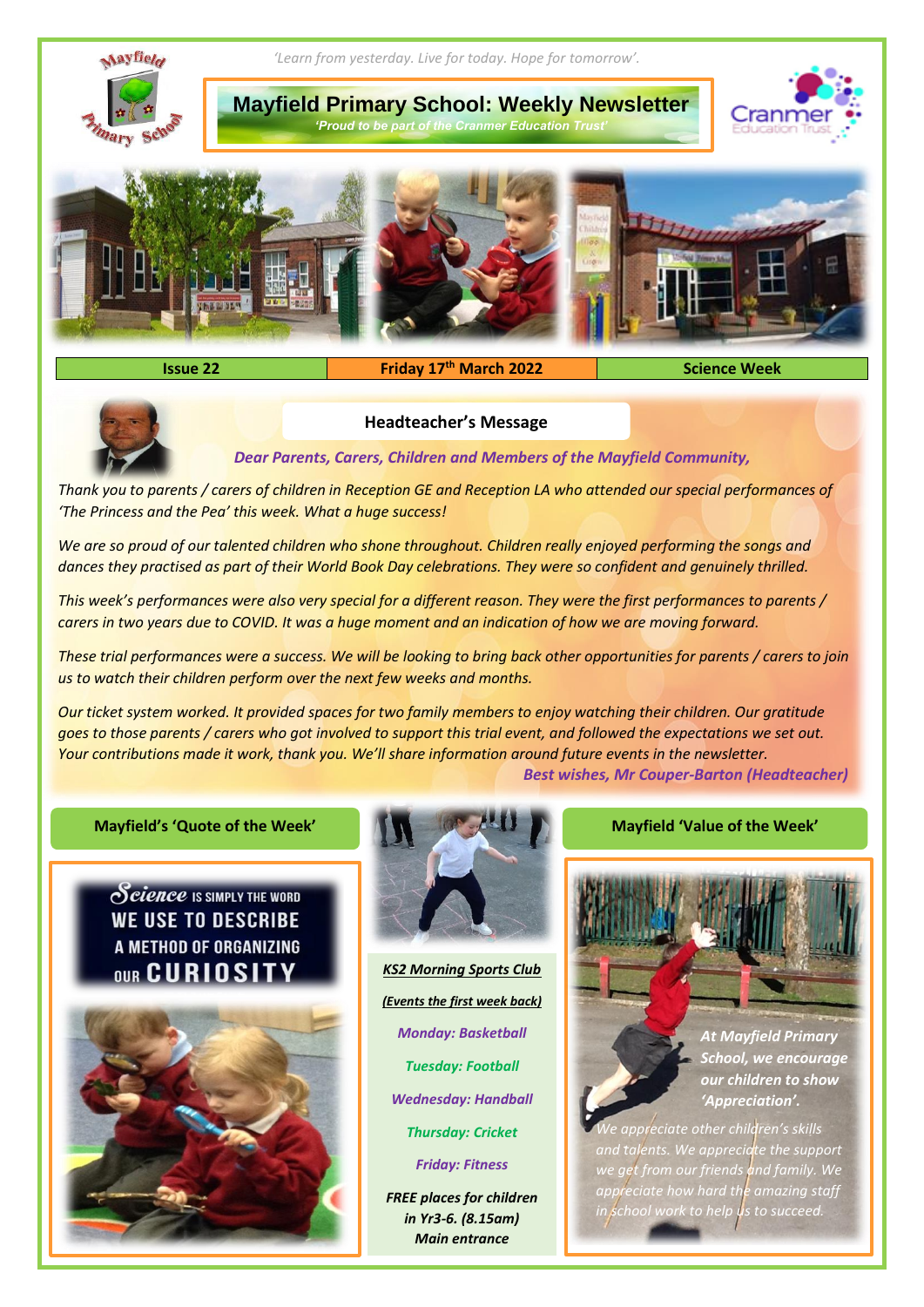## **Our wonderful 'Princess and the Pea' Reception performers <b>House Team Winners of the Week**



# **Mayfield 'Superstars of the Week'**

been chosen for amazing learning, their excellent *Congratulations to the following children, who have behaviour, super attitude or a special achievement.*

*Nursery HB: Eleanor Tabner and Aundre Da Silva*

*Reception GE: All of RGE*

*Reception LA: All of RLA*

*Yr1SC: All of 1SC*

*Yr1PS: All of 1PS*

*Yr2RL: Enzo Barrett and Layla Guilfoyle*

*Yr3DT: Reggie Lester and Malwina Janicka*

*Yr4JS: Amari Brown and Lily Oldham*

*Yr5: Shane Barlow and Rebecca Proctor*

*Yr5/6: Katie McMillian and Maizie Harrison*

*Yr6: Craig Meah and Lilly Dale* 

# **Attendance and Punctuality** *(from last week)*

|                                | <b>Attendance</b> | <b>Punctuality</b> | 97% and above                             |
|--------------------------------|-------------------|--------------------|-------------------------------------------|
| <b>Overall</b>                 | 92.4%             | 99.6%              | Excellent                                 |
| <b>Nursery HB</b>              | 90.6%             | 99.1%              | 95% to 97%                                |
| <b>Reception GE</b>            | 90%               | 99.5%              | <b>Heading in the right</b>               |
| <b>Reception LA</b>            | 81%               | 99%                | direction but                             |
| Yr <sub>1</sub> SC             | 96.7%             | 97.8%              | <i>improvement</i>                        |
| Yr <sub>1</sub> P <sub>S</sub> | 95%               | 98.9%              | needed<br>91% to 95%                      |
| Yr <sub>2</sub> RL             | 99.3%             | 98.7%              | Attendance is                             |
| Yr3DT                          | 86.4%             | 97.6%              | slipping: to be                           |
| Yr4JS                          | 96.1%             | 99.1%              | closely monitored                         |
| Yr5HS                          | 92%               | 99%                | 90% or below<br><b>Poor (High numbers</b> |
| <b>Yr5/6ET</b>                 | 92%               | 97.5%              | of children are                           |
| Yr <sub>6</sub> HD             | 97.1%             | 99.5%              | persistently absent)                      |

|                               | <b>PE award winners</b> | <b>Team Spirit winners</b> |  |
|-------------------------------|-------------------------|----------------------------|--|
| <b>Nursery</b><br>$H$ $B$     | <b>Oscar Dissington</b> | <b>Kaiden Royle</b>        |  |
| <b>Reception</b><br><b>GE</b> | Amir Tom Juma Adam      | <b>Whitney Omoruyi</b>     |  |
| <b>Reception</b><br>LA        | <b>Aaron Walker</b>     | <b>Atlana Bevan</b>        |  |
| <b>Year 1SC</b>               | Lea Worthington         | <b>Charlie Hill</b>        |  |
| <b>Year 1PS</b>               | Sophia Pereira          | <b>Kaison Coyle</b>        |  |
| <b>Year 2RL</b>               | Layla Guilfoyle         | <b>Jack Houghton</b>       |  |
| <b>Year 3DT</b>               | <b>Kael Coyle</b>       | <b>Amelia Reed</b>         |  |
| <b>Year 4JS</b>               | <b>Kevin Izsepi</b>     | <b>Lacey McMillan</b>      |  |
| <b>Year 5HS</b>               | <b>Rylee Sheridan</b>   | <b>Benjamin Lowe</b>       |  |
| Year<br><i><b>5/6ET</b></i>   | <b>Luca Binns</b>       | <b>Courtney Maguire</b>    |  |
| <b>Year 6HD</b>               | <b>Jac Wall</b>         | <b>Rhys Withington</b>     |  |
| <b>Overall</b><br>winner      | <b>Harry Baker</b>      |                            |  |